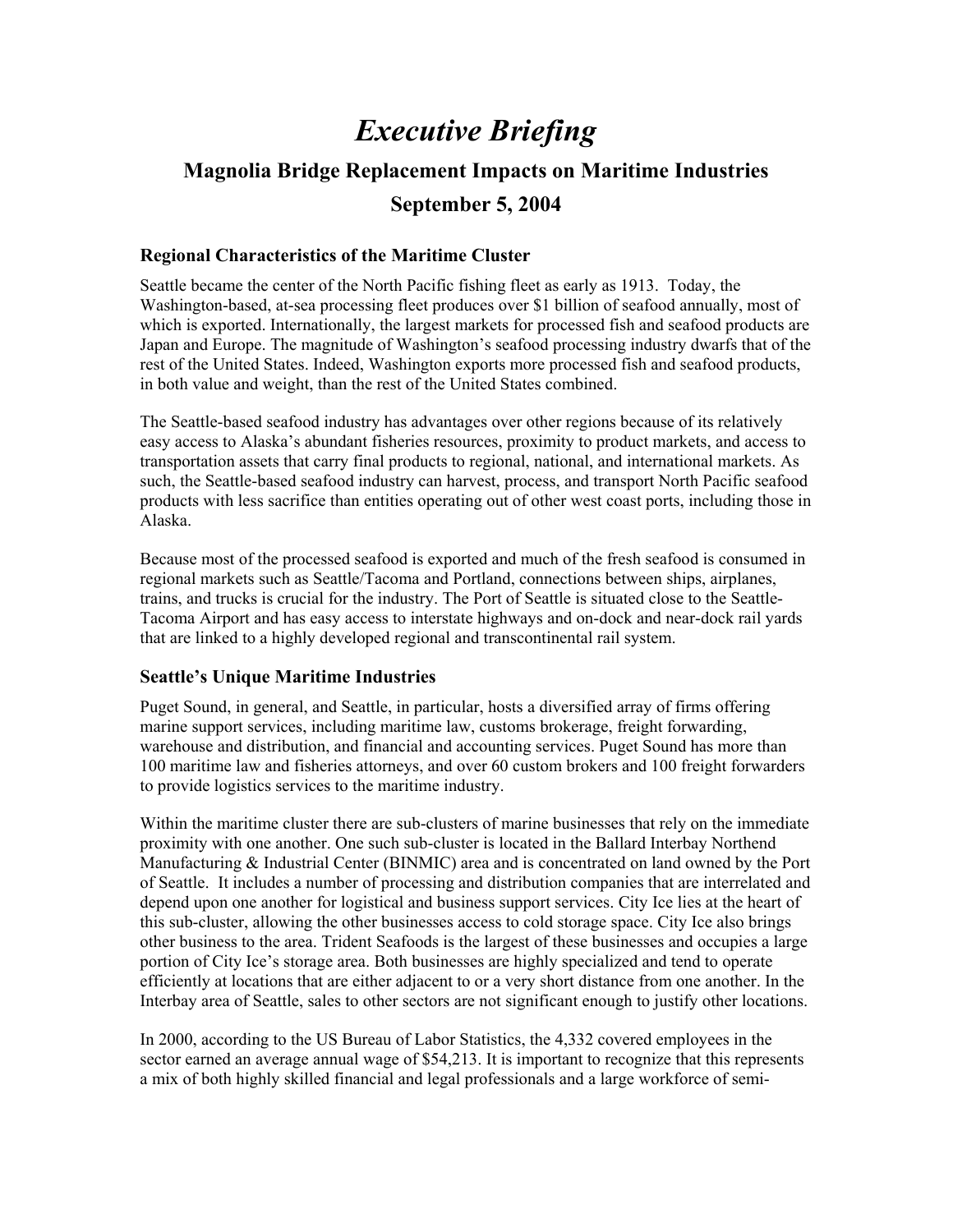skilled processing and support personnel, as well as many other mid-level management and sales positions.

## **Magnolia Bridge Replacement Effects**

Alternatives A and D directly affect a small marine sub-cluster located on Port of Seattle property. Included in this sub-cluster are Trident Seafoods, City Ice (cold storage), Independent Packers (seafood processing), and Anthony's Seafood Distributing. City Ice operates five buildings in the Interbay area, all of which they generally use to capacity. One building operated by City Ice would require removal under Alternative D. The building that would require removal is a newer cold storage building, and is an integral part of the City Ice operation.

This cluster differs from the citywide seafood cluster in several ways. Employment in the affected area is dominated by processing and cleaning, jobs that tend to pay a lower wage than the cluster average. Based on estimates from interviews with all of the directly affected businesses in the Interbay area, ECONorthwest estimates that the average wage for seafood processors is between \$28,000 and \$36,000 per year. This is substantially lower that the \$54,000 estimated from the 2000 BLS statistics (see above)–even accounting for the recent downturn in overall employment in this sector as described in the Puget Sound Regional Council (PSRC) review of industry clusters.

Based on interviews with local businesses, workers in seafood processing and production have a higher representation by minorities than would be found in the region's overall workforce. Overall, a large percentage of employees in this area are non-white. Of the total 478 employees, 351 (73.5%) were identified as non-Caucasian.

During interviews conducted by ECONorthwest, each business emphasized their mutual reliance upon each other, and the necessity for co-location with one another for the benefit of each business. Several businesses made it clear that their very existence is dependent upon being located next to the others.

The five businesses interviewed employ a total of approximately 478 employees and pay approximately \$10,300,000 annually in wages, as shown in Table 8. Of the total employees, 338 are full-time workers and 140 are part-time workers. These part-time workers are either seasonal employees or temporary day workers who are called in when unexpectedly large amounts of work are presented, such as large shipments of product that must be loaded or unloaded.

## **Potential Impacts**

Each alternative (A and D) is expected to have a number of short-term effects on local businesses due to construction and detours, including:

- (1) increases in the travel times, and costs, of transporting goods to and from the Magnolia Bridge impact area due to detours,
- (2) increases in the amount of time it takes workers to drive to work, and
- (3) construction noise and vibration, which may impact businesses that depend on low ambient noise (such as restaurants, music recording, and golf courses) and that are sensitive to vibration (audio recording facilities and food processing plants that indicated their clean air circulation systems may be affected by foundation cracks caused by construction-related vibration).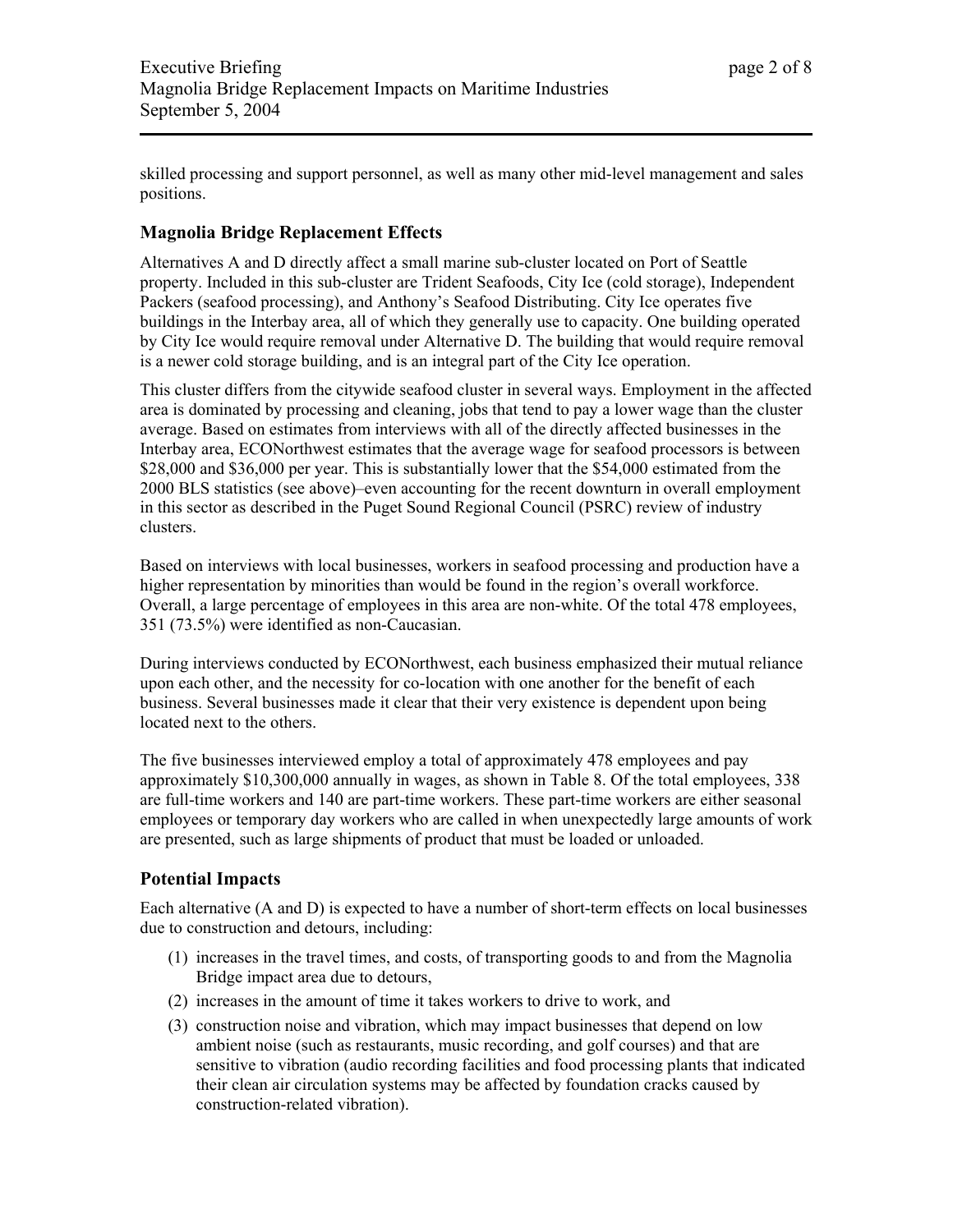## *Alternative A*

Anthony's Seafood Distributing will be required to move under Alternative A. It is located on the second floor of a building owned by City Ice, and the entrance is connected to the existing Magnolia Bridge.

### *Alternative D*

Alternative D would result in the removal of the Snider Petroleum building, the Tsubota building, and one of the five City Ice buildings, and the relocation of Anthony's Seafood. All affected businesses prefer to relocate within the Interbay Area, preferably as close to their current location as possible.

## **Important Points for Relocation/Mitigation**

The following concerns were raised by the interviewees regarding the possibility of moving:

- **Importance of the marine cluster**. The marine cluster's interdependence was, as previously explained, of paramount importance. If any one of the four marine companies were to relocate away from the others, it would not only be a hardship for that company, but also for those who remain.
- **Reasonable rent**. Reasonable rent was a major concern. Many companies have located in this area specifically because of the reasonable lease rates, or have been in their current location long enough to have negotiated low rates. They are concerned that they may not be able to survive in another suitable area because of higher rent/lease costs.
- **Security**. Security is also an issue for many of the interviewed businesses. One company said that they were aware of one other location that might suit their needs, but that the other companies located there had problems with theft. Those companies currently located on Port property benefit from Port security.

## **Relocation Issues – Alternative A**

#### *Anthony's Seafood*

Anthony's will lose their existing connection to the bridge, and with it all access to their business. Anthony's is closely linked with City Ice, therefore it is advantageous for them to be located either directly next to, or physically connected to the business. One important aspect of Anthony's Seafood business is that they operate seven days a week, 363 days of the year. It is unacceptable in their line of work to close. It would be crucial to their business that a new facility is built and ready to use with plenty of lead-time so that they could transition their business over to a new location without having to close.

## **Relocation Issues – Alternative D**

#### *Snider Petroleum*

Alternative D requires the relocation of Snider Petroleum. They have a lease on their current space until 2007, at which time they may or may not renew, although they have no plans for relocating at this point. If relocation is necessary, they would prefer to be relocated near industrial and freeway access. Access to Interstate 5 is very important to their operation. They must also have a diked area for the containment of their tanks in accordance with environmental regulations.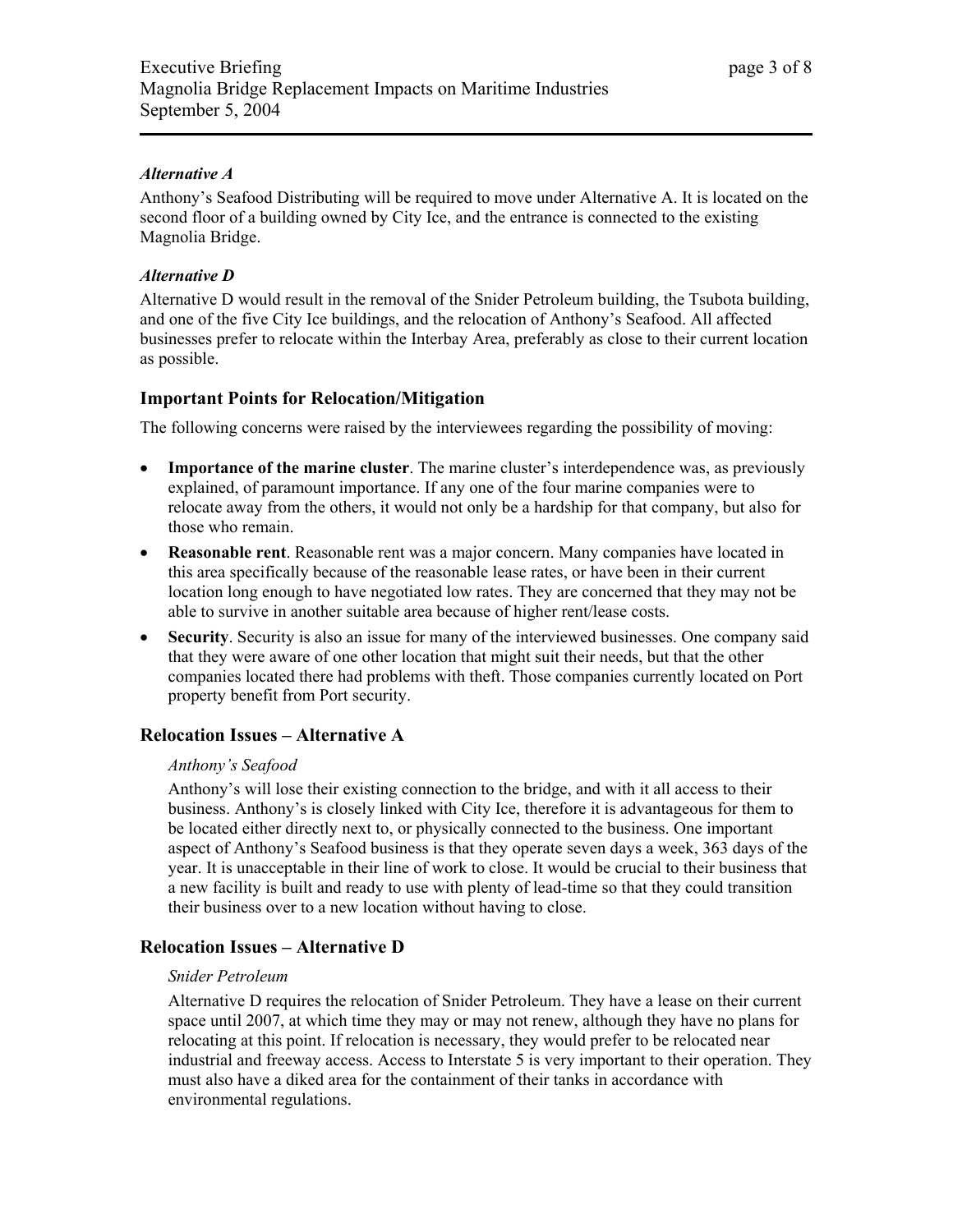## *Trident Seafoods*

Trident Seafoods would not necessarily need to be relocated, but may be affected by the removal of a City Ice building and any disruption in the marine cluster. If this disruption is considerable, either from the relocation of other businesses, or from the construction of the bridge, Trident may choose to relocate. Also of great significance to Trident is the free-flow of product from the piers. They make many trips daily to bring product from the pier to their facility. If this thoroughfare is disrupted (e.g., a surface road obstructs traffic) this would create a considerable challenge for their business.

If it becomes necessary for Trident to move, it may be possible to build another building nearby, maybe to the north of their current facility. If this is not an option, they would consider connecting to another of their existing facilities in Fife, Anacortes or Bellingham, or they might consider splitting their current operations. Important aspects they would consider are the tax base of various locations, labor rates, and utility costs. They would also consider offers they might receive from other cities.

Trident is concerned about what the constructing of a new bridge will do to the buildings in the area, including theirs. Construction of the bridge near Trident's building may cause large problems in terms of soils, settling, and liquefaction, etc., because the ground has been filled but not compacted completely. This is an important factor because all of the circulation for their production cooling system is sandwiched between concrete slabs under the flooring system and would be very susceptible to breach if minor cracks were to develop. Unconsolidated soils and vibrations caused by subsurface drilling and pile driving could cause a variety of problems related to operating and maintaining the integrity of the cooling system. Leaks would compromise the contamination prevention program required for certification of the processing facility.

The intersection options for alternatives A and D also descend and terminate in front of their building, which may be a considerable issue for trucks coming in and out of their facility. Any design that comes within 200 feet of the building would cause major issues of accessibility and could affect productivity of current operations as a significant amount of vehicle circulation (both intra-building and semi-trailer positioning) is currently required.

#### *City Ice*

Alternative D requires the removal/relocation of one of the City Ice storage buildings. If Alternative D is chosen and the operations that depend on the affected building must be relocated, City Ice would prefer that a new location remain very close to their existing facility in order to maintain their connection with existing processors.

As discussed for Trident Seafoods, it is also important to City Ice that the corridor under the bridge remain open to facilitate travel back and forth to the docks. If this is interrupted due to a surface road (either a temporary construction access-way or a future surface road), it may cause significant changes to their operations.

#### *Independent Packers*

Independent Packers would not be required to move under any of the currently considered alternatives; however the relocation of other businesses in the marine cluster may adversely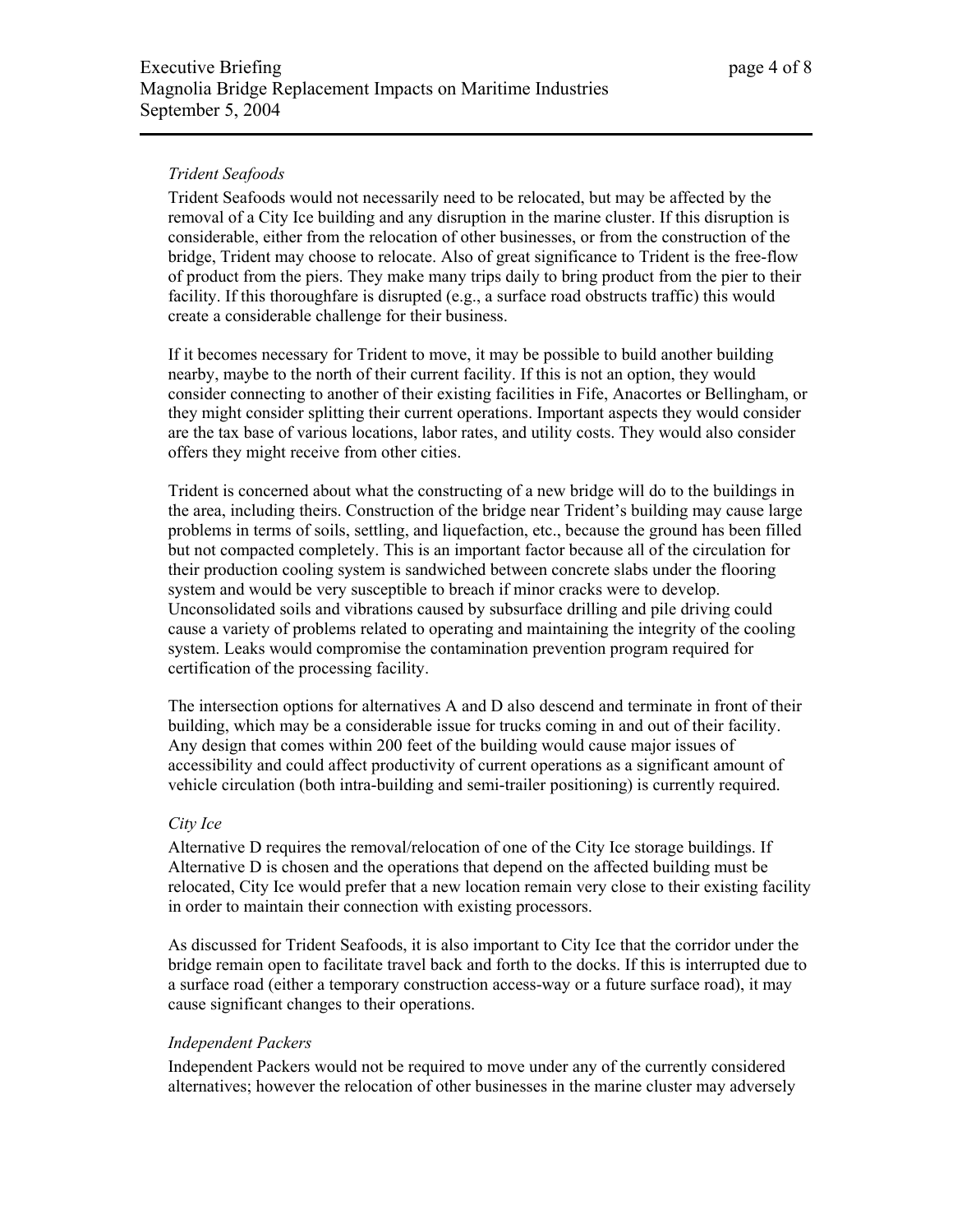affect them. They work closely with City Ice and both businesses are interdependent. Therefore, it is important that their businesses remain in close physical proximity.

*Anthony's Seafood Distributing*  See discussion under Alternative A.

#### *Tsubota Family Property*

Alternative D requires the taking of the southwest section of the Tsubota Family property as well as the southernmost building. This land is currently optioned by Opus, a development company. Opus feels that, ultimately, the developer who purchases this land, whether or not it is the current prospective buyers, will want to have input regarding the considered alternatives. The land value could also be significantly affected if Alternative D becomes the chosen alternative.

## **Mitigation**

*Communication with affected businesses*: The City should work with each of the affected businesses to determine the effects of construction operations (noise and vibration) and circulation requirements (both short-term construction and long-term operations).

*Processing and logistics considerations*: The City should address specific technical requirements of each business with regard to FDA regulations for maintaining a clean food processing environment, as well as the need to maintain efficient flow of products between various buildings in the processing complex. The City should allow for sufficient planning to accommodate the needs of existing businesses.

*Liaison to affected businesses*. The City should appoint appropriate technical engineering staff who can communicate and coordinate with affected businesses throughout the design, development and initial operations of the project. These staff should ensure that design and monitoring of all technical conditions cited above – and those that may arise as the project develops – meet the federal and state governmental standards and operating needs of the affected businesses.

#### *Outreach to customers of affected businesses*

*Signage*. The City should post signs (such as temporary neon road signs) that indicate the Bridge closure and the alternative route.

#### *Detoured transportation of materials and products*

*Schedule transportation of materials and products*. The City should work closely with affected businesses to coordinate detours and possible road closures due to construction so as to minimize delay of material and product shipments.

*Utilization of the railroad*: Although current operations at the seafood processing facilities in the Interbay area are not as dependent on rail as they have been in the past, Trident's facilities continue to make a substantial number of shipments (approximately 70 cars per year). Any temporary or permanent changes to the area related to replacement of the Magnolia Bridge should preserve rail operations. This is especially important considering that unforeseeable factors may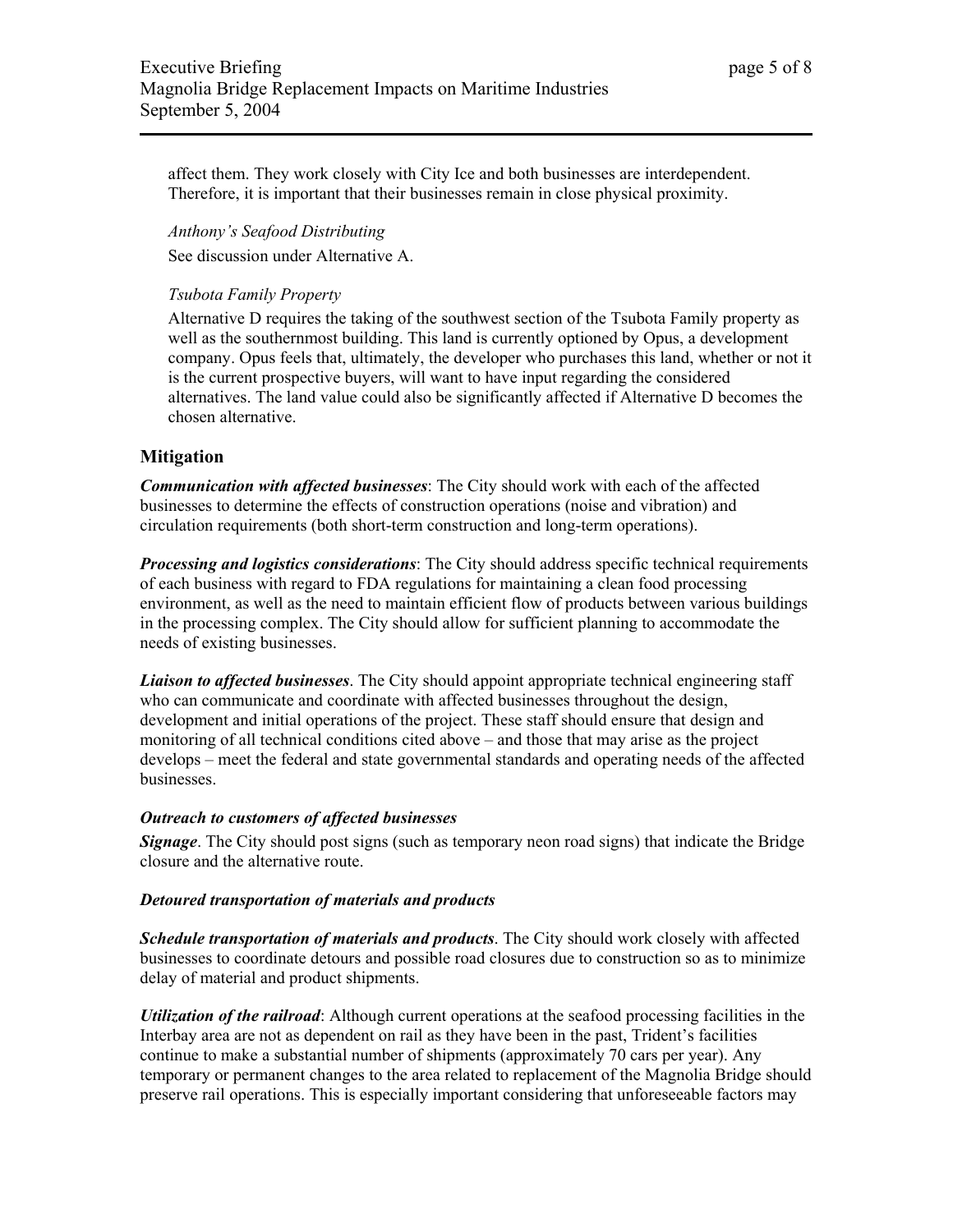increase the role that rail will play in moving processed seafood from the Interbay area to regional and, especially, national markets.

#### *Construction noise and vibration*

*Communication.* As with many aspects of this project, communication is probably the most important mitigation tool for the City. A schedule of major construction activities will help local businesses plan for loud events, such as pile driving or blasting.

*Vibration*. As addressed previously, vibration from the construction of the bridge near the existing buildings may cause large problems in terms of soils, settling, liquefaction issues, etc., because the ground has been filled but not compacted completely. Unconsolidated soils and vibrations caused by subsurface drilling and pile driving could cause a variety of problems related to operating and maintaining the integrity of the business' cooling and ventilation systems, in addition to the damage it may cause to the buildings overall. There are also known contamination issues with subsurface hydrocarbon plumes associated with oil storage at the tank farm located nearby (which is to be demolished, but not remediated). Even minor cracking or shifts in sealed expansion joints in the flooring may cause dust or debris to enter "clean" areas in the seafood processing plants and contaminate them. For Trident, the potential problems may be large. Hydrocarbons in the soil may also be released into the air, which could cause Trident to invest in controlling air intake for their buildings – an expense not presently incurred. Alternative D is much more of a concern than A because it is closer to the building.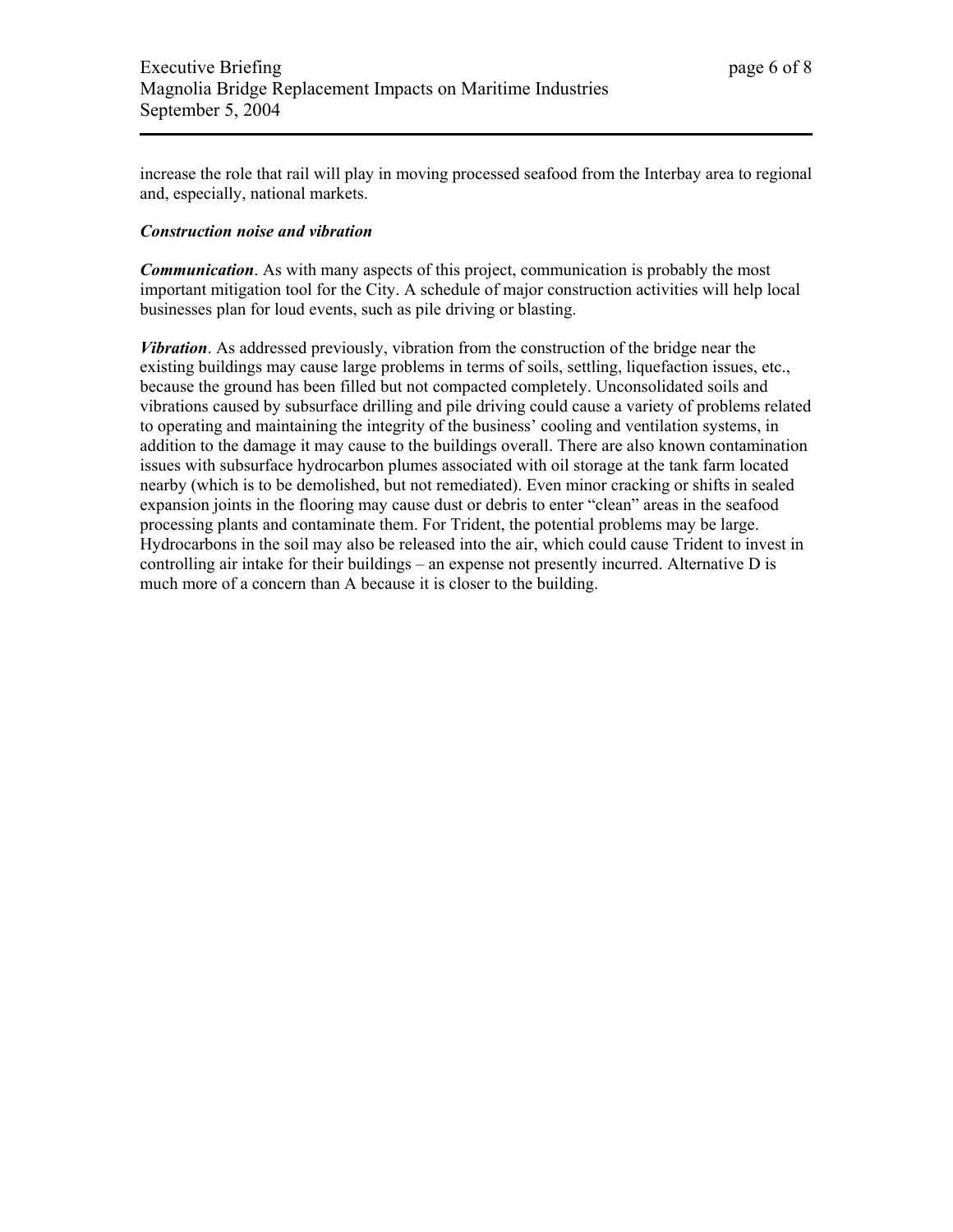## **Data Sources**

ECONorthwest developed the economic impact assessment based on a range of data sources. As described above, information about employment in the maritime sector is fragmented and notoriously difficult to establish given the wide geographic distribution of employers and employees, the geographic range of its operations and the high concentration of self-employed and independent operators – many of which are not covered by traditional employment data sources. ECONorthwest used the following sources to identify basic information about the Maritime Cluster in Seattle, King County and the State of Washington:

- 2002 ES-202 employment data from the Puget Sound Regional Council
- 2002 Small Area Forecasts of Population and Employment, Central Puget Sound Region by the Puget Sound Regional Council
- Interviews of impacted business owners, County, and City government officials
- Real Estate Property tax from the King County Finance and Business Operations Division
- Regional Economic and Demographic Data Base, Modeling, and Forecasting: Data Base for Puget Sound Region Specification of STEP02 Long-Range Forecasts for Puget Sound Region, Puget Sound Regional Council, 2002.
- Personal Property tax (King County Assessors Office and ECONorthwest interviews)
- Sales Tax (City of Seattle and ECONorthwest interviews)
- B & O Tax (City of Seattle and ECONorthwest interviews)
- Workboat.com
- References USA Business Directory Database from the Library Division of infoUSA
- Dun & Bradstreet
- infoUSA firm data